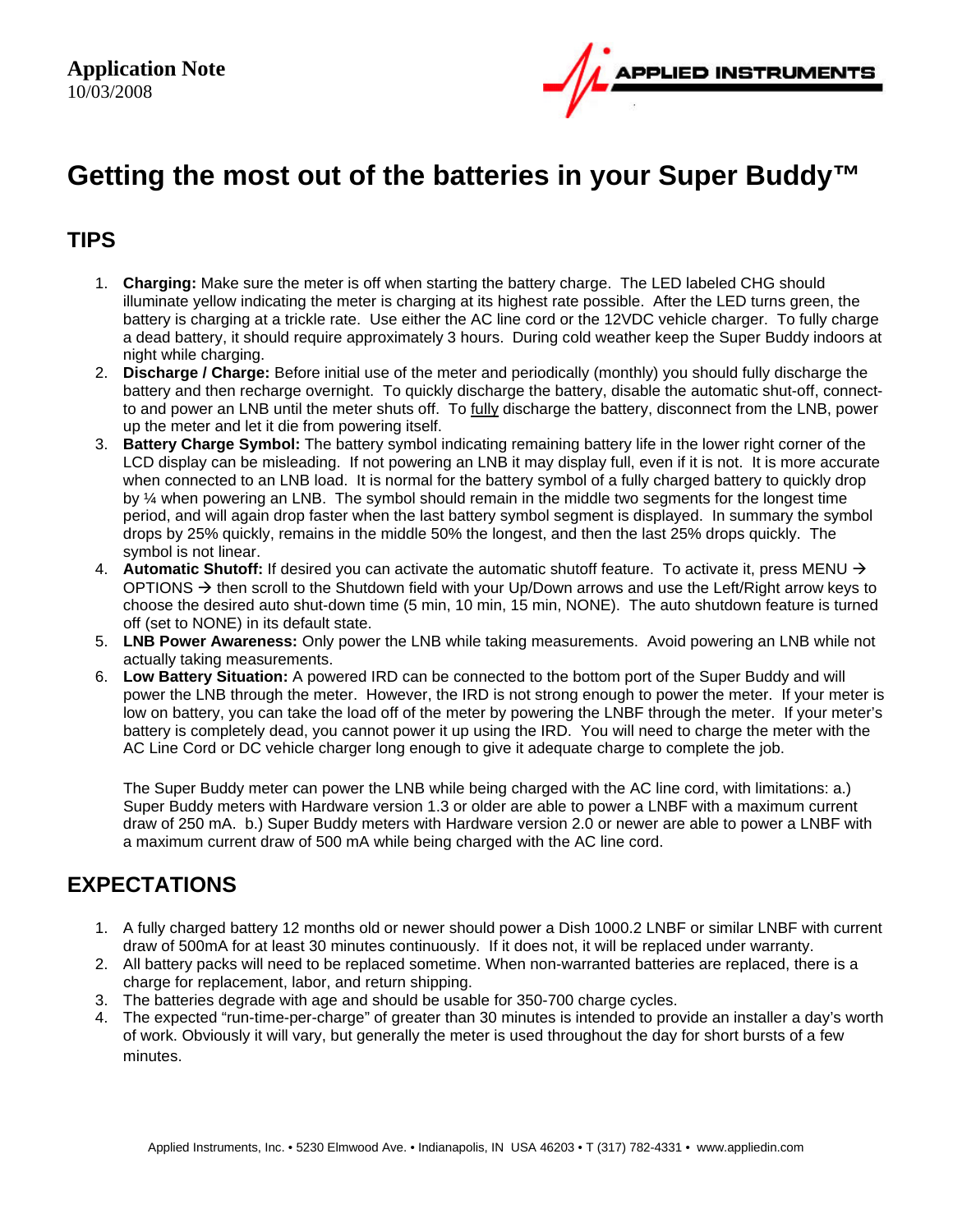# **SERVICE**

If your Super Buddy is unable to power a Dish 1000.2 LNBF (or similar LNBF with 500 mA current draw) for at least 30 minutes continuously on a full charge, return it to the Applied Instruments factory for service. All effort will be made to assure a quick turnaround. You must call and request an RMA# before returning defective units for repair.

# **FAQs**

Q: At what voltage is the battery fully charged (not under an LNB load)?

A: When the meter is fully charged and connected to the charger, you may see a displayed battery voltage as high as 8.4 up to 9.6V. If the meter is fully charged and has been disconnected from the charger for a while, you should see a displayed battery voltage of 8.0 volts.

Q: What displayed battery voltage will you see with a fully charged battery when initially powering an LNB load?

A: The displayed battery voltage will quickly drop to 7.8V with a healthy strong battery; 7.2V with a mediocre battery, and 7.0V with an older tired battery.

Q: At what voltage does the meter shut off?

A: Approximately 6.5V.

Q: What voltage is indicative of a completely dead battery?

 $A \cdot 6.0V$ 

Q: Where can the battery voltage info be found in the meter?

A: MENU soft key, Volt/Amp field or V/I soft key; Refer to field titled "Battery"

Q: Where can the LNB current draw info be found in the meter?

A: MENU soft key, Volt/Amp field or V/I soft key; Refer to field with mAmps label